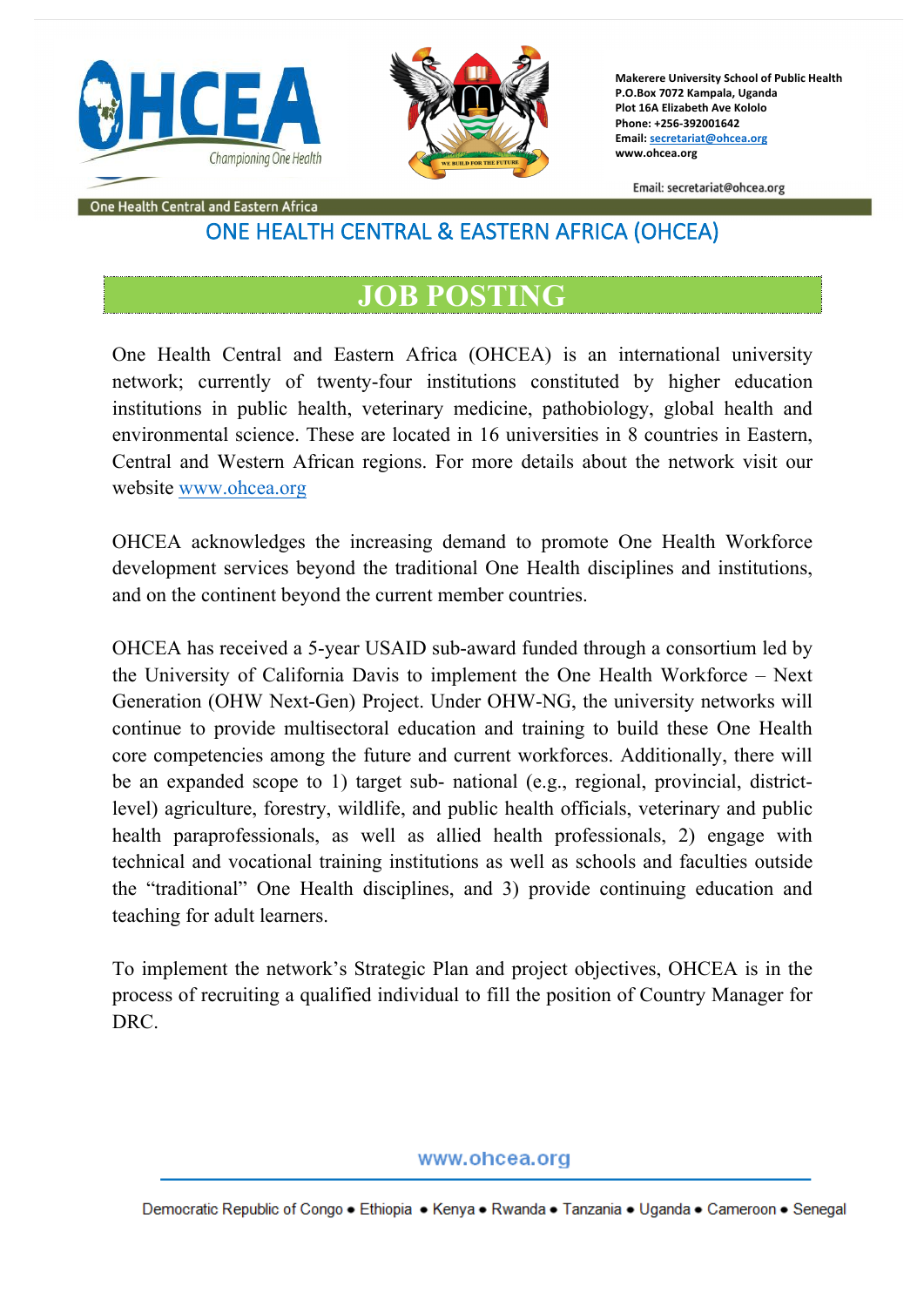# **JOB TITLE: COUNTRY MANAGER (1 Position in DRC )**

### **Reports to:**

The Dean at the host institution and OHCEA Regional Program Manager

# **Responsibilities:**

- 1. To coordinate OHCEA's agenda and provde strategic guidance to the country:
	- Coordination with university leadership, including Deans and University top management
	- Coordination within and across member institutions
	- Strengthen national level coordination with government and other stakeholders
- 2. Strategic partnership engagement including but not limited to government, private sector, civil society, and community.
- 3. Horizon scanning to identify opportunities
- 4. Resource mobilization
- 5. To broaden the scope of operation and reporting beyond, disciplines, institutions, and countries
	- Support the process of bringing on board new institutions and actors
	- Centralized reporting and documentation of processes, outcomes and impact of activities and programs
- 6. To provide leadership and support to programme management and capacity development
- 7. To identify programming gaps and develop strategies to address them
- 8. To manage timely dissemination of programme reports to the Regional Secretariat and stakeholders
- 9. To identify scientific publication ideas and support teams to write publications

## **Qualifications:**

- A Master's Degree in a relevant field, including but not limited to Public Health, Epidemiology or Veterinary Medicine, Environmental Sciences, Nursing, and Biomedical Sciences. A PhD will be an added advantage
- Evidence of track record in the following:
	- o Leadership & Management
	- o Monitoring & Evaluation
	- o Project Management
	- o Proposal writing

www.ohcea.org